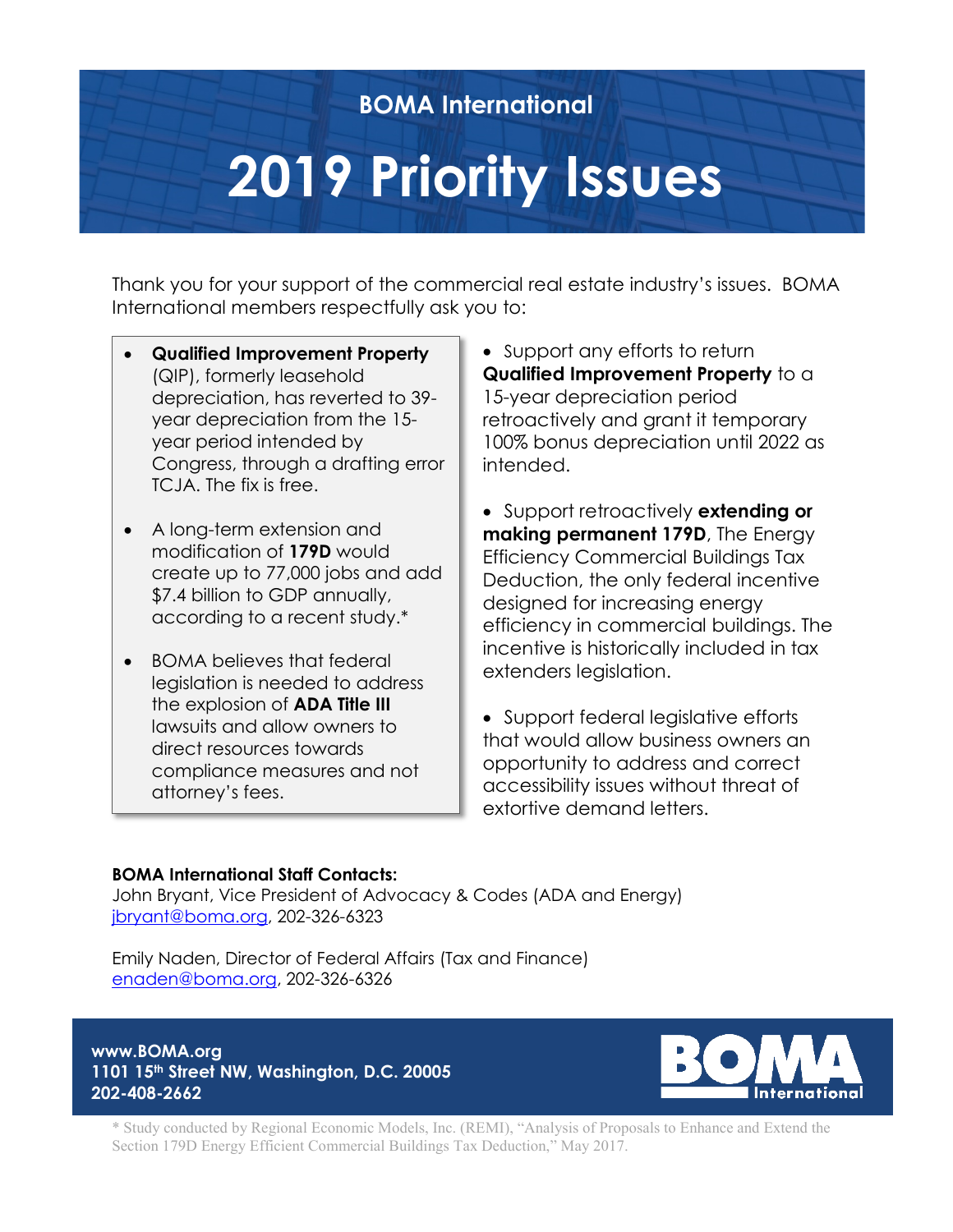### **Fixing**

### **Qualified Improvement Property**

**The Issue:** The Tax Cuts and Jobs Act (TCJA) of 2017 combined the definitions of leasehold, restaurant and retail improvement property into "qualified improvement property" (QIP), but the language granting those property types a permanent 15-year depreciation period, as intended by Congress, were accidentally left out of the final bill. This resulted in two problems. First, the depreciation for interior improvements has reverted to 39 years, up from 15 years. Second, the tax bill also allowed for temporary 100% depreciation (until 2022) of property with a class life of 20 years or less, but this error prevents QIP from being fully expensed.

- Qualified Improvement Property (QIP), formerly leasehold depreciation, has reverted to 39-year depreciation from the 15-year period intended by Congress, through a drafting error TCJA.
- The need for a technical correction is openly acknowledged by both parties and both chambers.
- Both the Internal Revenue Service and Department of the Treasury await Congressional action to correct this error.
- The Joint Committee on Taxation (JCT) scored TCJA to include 15-year depreciation for QIP. This fix is already paid for.

**BOMA's Position:** BOMA strongly urges Congress to correct the property life of QIP to 15 years and include QIP as eligible property for 100% bonus depreciation. As building owners negotiate leases with tenants, QIP is considered while determining tenant improvement dollars. Those dollars bring in building trades such as painters, carpenters, plumbers and electricians. With less money for tenant improvements, local jobs will suffer. According to the conference committee, QIP was intended to be depreciated at 15 years, qualifying for bonus depreciation.

**Specific Ask:** Support any efforts to correct the Qualified Improvement Property drafting error and return QIP to a 15-year depreciation period retroactively and grant it temporary 100% bonus depreciation until 2022 as intended.

#### **BOMA International Staff Contact:**

Emily Naden**,** Director of Federal Affairs, 202-326-6326, [enaden@boma.org](mailto:enaden@boma.org)

**www.BOMA.org 1101 15th Street NW, Suite 800 Washington, D.C. 20005 202-326-6300**

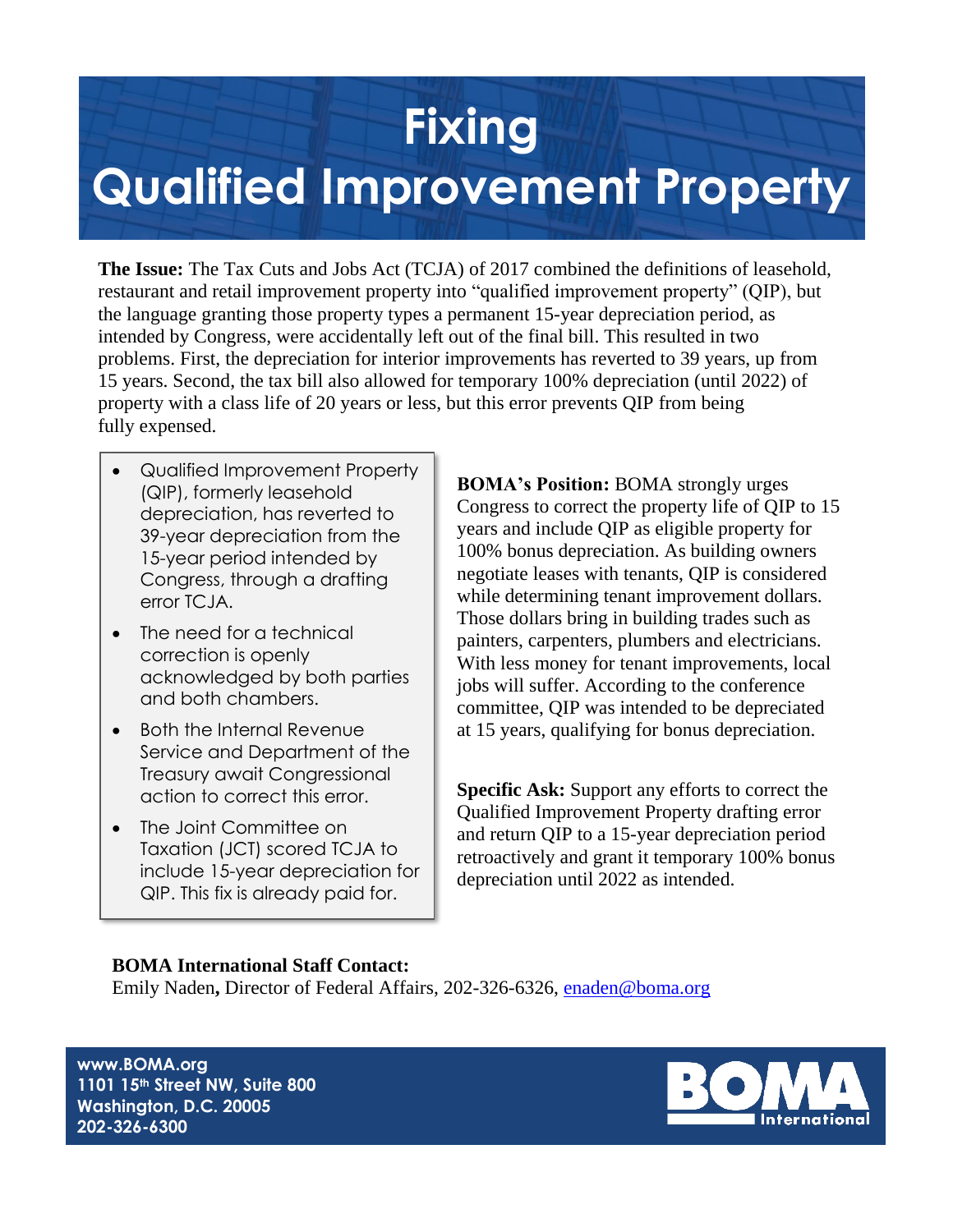# **179D: Energy Efficient Commercial Building Tax Deduction**

**The Issue:** The Energy Efficient Commercial Buildings Tax Deduction, commonly referred to as 179D, offers building owners a deduction of up to \$1.80 per square foot for next-level energy-efficient improvements made to heating, ventilation and air conditioning (HVAC) systems; the building envelope, including windows; and lighting upgrades that exceed ASHRAE Standard 90.1 (currently version 2007) by 50 percent. Buildings must be independently certified to receive this deduction. The tax deduction helps real estate owners who might not otherwise have the necessary capital make the decision to design, retrofit and operate energy-efficient structures. Despite sweeping changes to the tax code in 2017, 179D remains the only federal incentive for commercial buildings to become energy efficient. Since its inception in 2005, 179D has been extended various times, most recently retroactively for 2017. The provision is now expired.

- Up to 77,000 jobs could be created with a long-term extension of 179D, according to a recent study.\*
- \$7.4 billion could be added to the annually GDP with a longterm 179D extension and modification.
- 179D is a deduction, not a credit.
- 179D requires major building system upgrades to surpass energy codes by an extra 50% to qualify.

**BOMA's Position:** BOMA urges Congress make 179D a permanent part of the tax code so that building owners can be able to plan for expensive next-level retrofits in a manner that is currently not possible with short-term and retroactive extensions. Advanced energy efficiency retrofits are often more expensive than a building's return on investment can tolerate. 179D is the only tax provision that incentivizes commercial buildings to be more energy efficient. Lower energy bills translate to more money for tenants to invest back into their businesses.

**Specific Ask:** Support federal legislative efforts to extend or make permanent the Energy Efficient Commercial Buildings Tax Deduction (179D).

#### **BOMA International Staff Contact:**

John Bryant, Vice President, Advocacy & Codes, BOMA International, 202-326-6323, [jbryant@boma.org](mailto:jbryant@boma.org)

**www.BOMA.org 1101 15th Street NW, Suite 800 Washington, D.C. 20005 202-326-6300**



\*Study conducted by Regional Economic Models, Inc. (REMI), "Analysis of Proposals to Enhance and Extend the Section 179D Energy Efficient Commercial Buildings Tax Deduction," May 2017.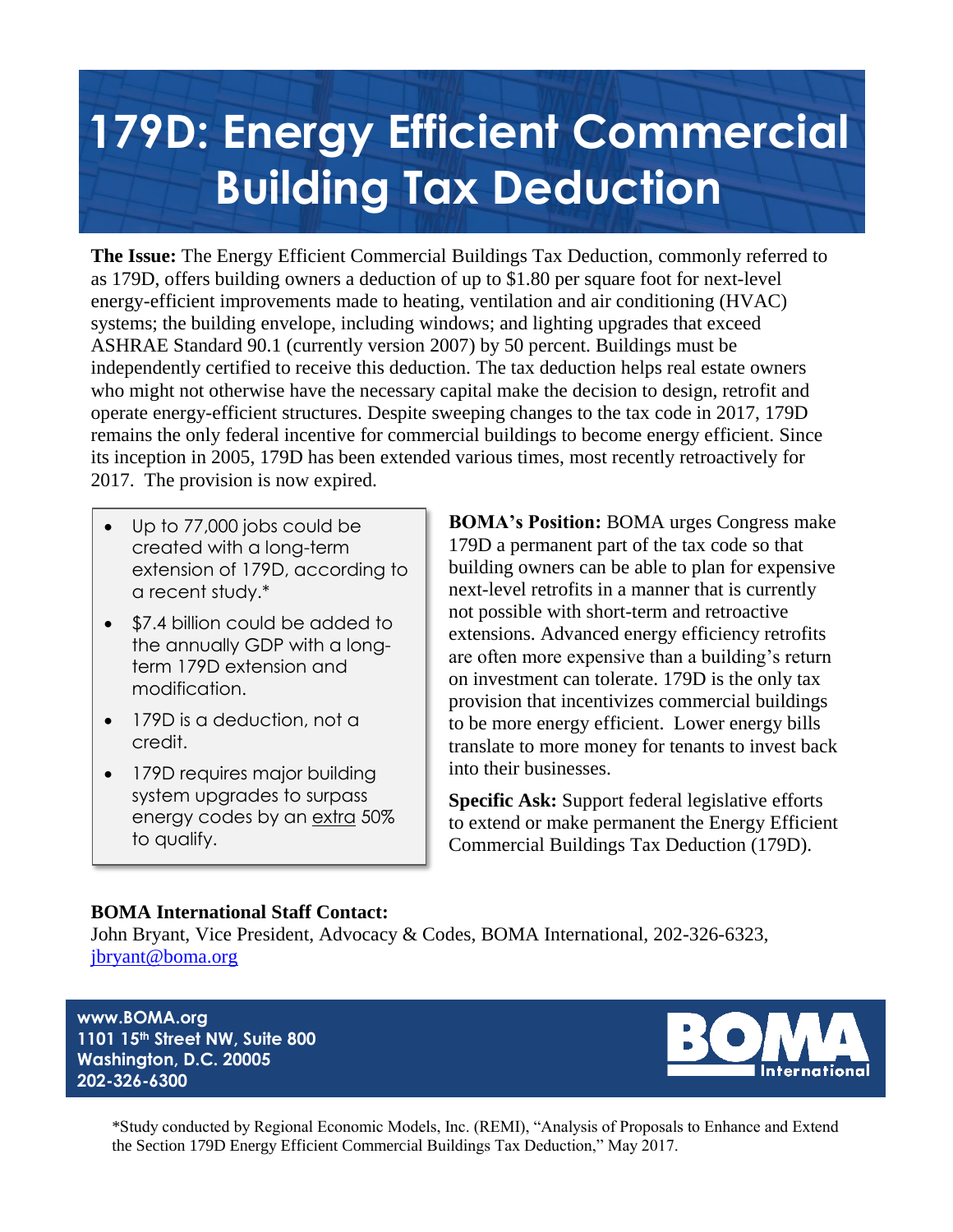# **ADA Lawsuit Reform**

**The Issue:** The Americans with Disabilities Act (ADA), signed into law in 1990, greatly increased the protection and advancement of the rights of Americans with disabilities. Because of this landmark law, accessibility has dramatically improved in buildings around the country over the past three decades. Unfortunately, some attorneys are undermining the spirit of the ADA by subverting the intent of the law for profit without improving accessibility. While there are legitimate violations, often many of these lawsuits are overly technical, easily correctable accessibility violations, pressuring business owners into paying large settlements consisting principally of attorney's fees. This defeats the spirit of the law.

- ADA lawsuits ballooned by more than 33% in 2018 over 2017 totaling more than 10,000.\*
- Since 2013 the number of these suits has tripled.
- Many of these lawsuits do not serve the interests of accessibility and are disruptive and costly to small businesses.
- BOMA believes that common sense reform will lead to improved compliance with Title III of the ADA, as it directs resources towards compliance and not attorney's fees.
- While many states have passed state laws to curb ADA lawsuit abuse, a fix is needed in the federal statutes to remedy this growing nationwide problem.

**BOMA's Position:** BOMA believes that people with disabilities should have the same access to our members' properties as everyone else, and the obligation to ensure that buildings are fully compliant with ADA regulations is one we take seriously. To help our members with compliance issues, we authored the *ADA Compliance Guidebook*. We believe that there should be safeguards built into the law to protect property owners from legal threats that do not allow them to first identify the ADA violation and then have a chance to remedy the problem before a financial settlement. This will ensure that disability access remains the primary driver of ADA lawsuits.

**Specific Ask:** Support federal legislative efforts that would allow business owners an opportunity to address and correct the accessibility issue without threat of extortive demand letters.

#### **BOMA International Staff Contact**:

Emily Naden, Director of Federal Affairs, BOMA International, 202-326-6326, [enaden@boma.org](mailto:enaden@boma.org)

**www.BOMA.org 1101 15th Street NW, Suite 800 Washington, D.C. 20005 202-408-2662** 



\*Analysis of 2018 federal court filings conducted by Minh Vu, Esq. et al, Seyfarth Shaw LLP, 2019.